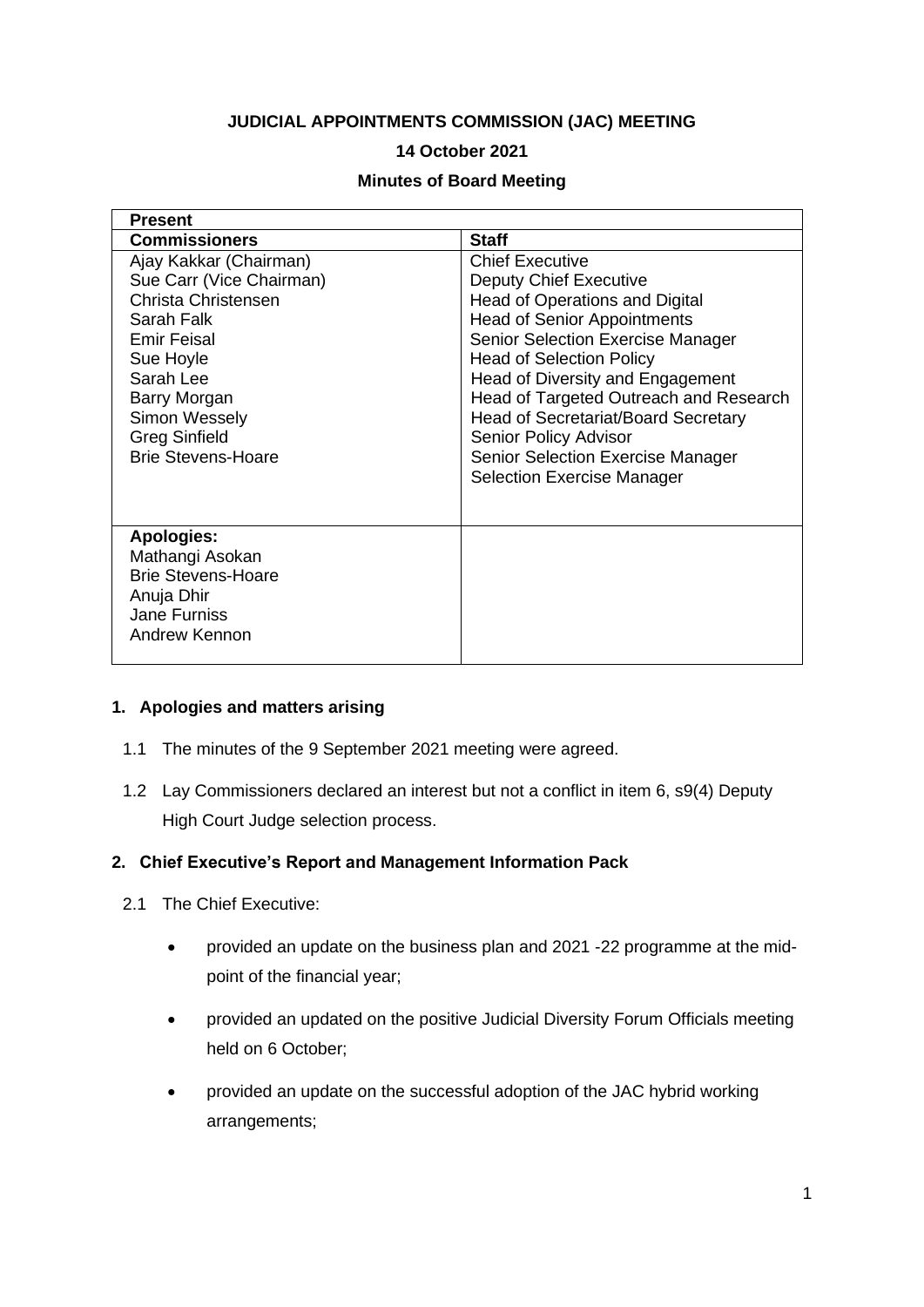- provided an update on the cross-government Spending Review to set the funding for the next three years and provided details of the JAC's bid for funds;
- provided an update to the changes in JAC senior staffing taking place over the next few months;
- reported on the agreed two-year programme with HMCTS and the work conducted to date; and
- provided an update on the JAC's financial position.

## **3. Report back from Committees and Working Groups**

3.1 The Chairman asked Commissioners to report back on recent meetings of committees and working groups.

## **Welsh Matters Committee**

- 3.2 Barry Morgan (BM) provided an update to the Board on the Welsh Matters Committee which took place on 9 September.
- 3.3 The Committee considered exercises with Welsh posts currently in progress and heard an update on progress from the action register.
- 3.4 BM reported back on his meeting with the Welsh language liaison judges HHJ Edwards and HHJ James on 30 September.
- 3.5 BM reported back he had attended the Legal Wales Conference held virtually on 8 October.
- 3.6 BM also attended the Welsh Legal Services at Llandaff Cathedral.

# **Advisory Group**

- 3.7 Emir Feisal (EF) provided an update to the Board on the Advisory Group (AG)
- 3.8 The AG considered the following:
	- Situational questions for Fee-paid Judge of the Restricted Patients Panel, Firsttier Tribunal, Health Education and Social Care Chamber (Mental Health).
	- Scenario test for Fee-paid Judge of the First-tier Tribunal and Fee-paid Judge of the Employment Tribunal.
	- Situational judgement questions and critical analysis test for Employment Judge.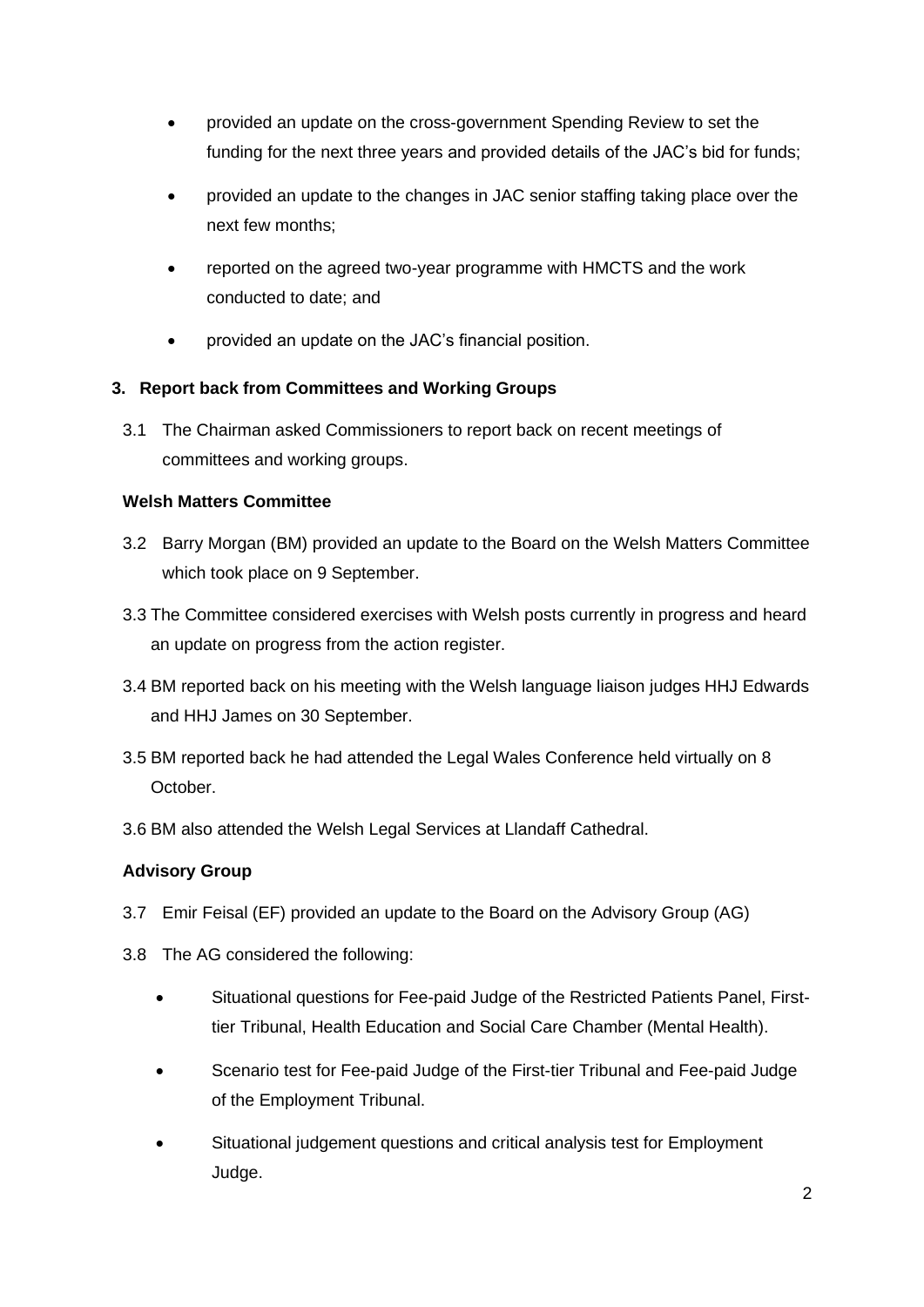3.9 The AG also agreed to invite drafting judges on an ongoing basis to meetings.

## **Digital Board**

- 3.10 Sue Hoyle (SH) provided an update to the Board on the Digital Board meeting from 23 September.
- 3.11 The DB was updated on progress made against the Digital Strategy and on the progress of the Road Map with focus on the next 3 months.
- 3.12 The DB was updated on progress to developing off-platform tools to support candidates in their preparation for the application and selection process.
- 3.13 The DB reviewed the results of a recent online qualifying test for Deputy District Judge, drawing out the lessons learned.
- 3.14 The DB also received on update on the Risks, Assumptions, Issues and Dependencies (RAID) log and recent staff changes within the digital team.

## **4. Chairman's Report**

- 4.1 The Chairman briefed the Board on his attendance at the new Lord Chancellor's swearing in ceremony and his attendance at the Opening of the Legal Year.
- 4.2 Commissioners reported back on the outreach activity they undertook throughout September.
	- 4.3 Anuja Dhir and Jane Furniss attended an outreach event via Zoom on 14 September to encourage junior barristers from underrepresented backgrounds to consider a future judicial career.
	- 4.4 Sarah Lee attended a Judicial Office seminar on 21 September for the North Eastern circuit on the upcoming District Judge competition.
	- 4.5 Sarah Lee and the Head of Diversity met with the Society of Asian Lawyers.
	- 4.6 Brie Stevens-Hoare attended an outreach event on 22 September aimed at encouraging Intellectual Property Office lawyers to consider judicial careers.
	- 4.7 Greg Sinfield and the Chief Executive met with the SPT on Thursday 7 October as part of their quarterly meetings.
	- 4.8 Greg Sinfield attended an online Judicial Office Tax Chamber outreach event on 12 October where they launched the Judicial Recruitment Support Scheme.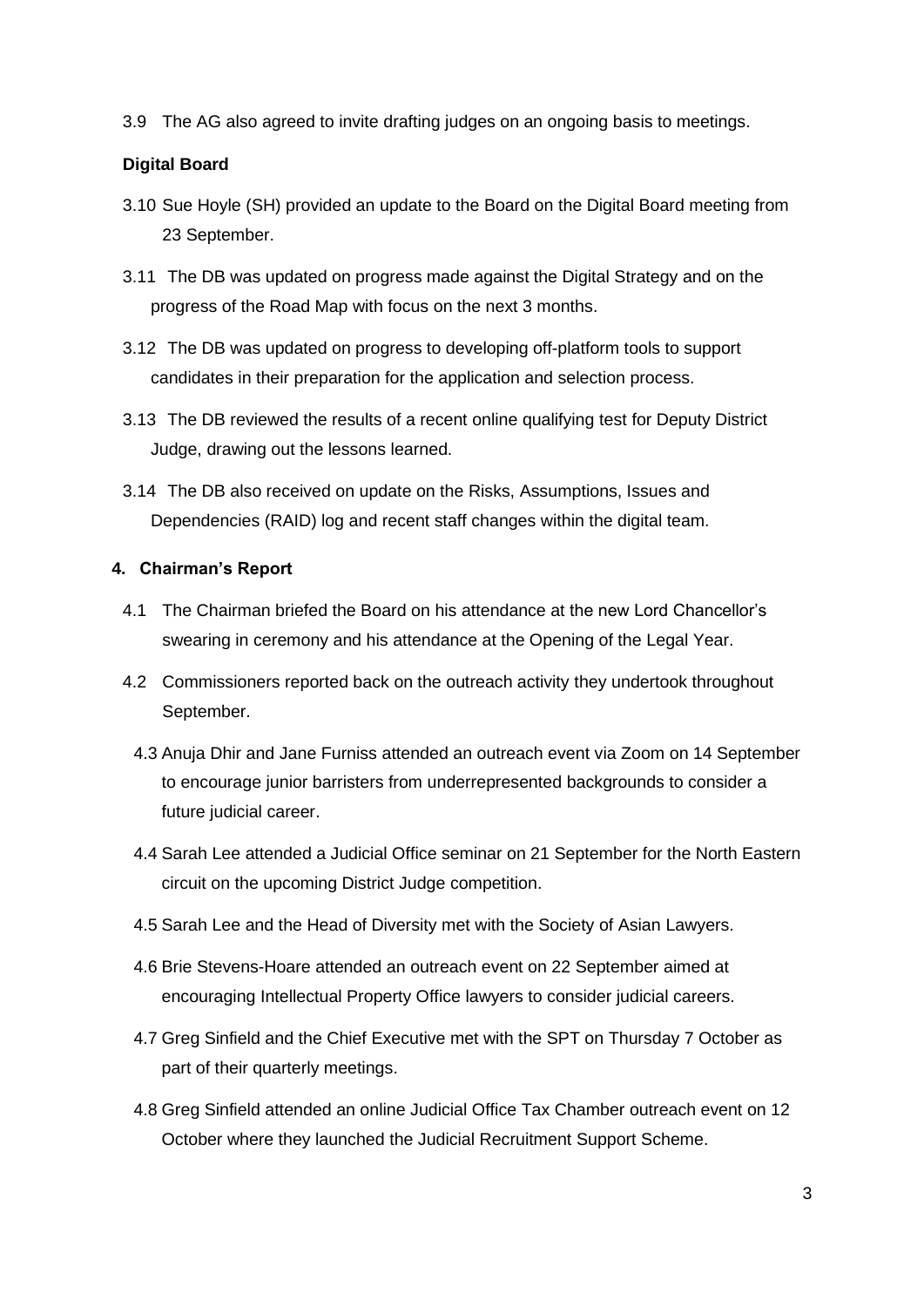4.9 Christa Christensen attended an Employment Lawyers Association webinar on 12 October to encourage Employment lawyers to consider applying for the upcoming salaried Employment Judge exercise and upcoming Fee-paid Judge of the First-tier Tribunal and Fee-paid Judge of the Employment Tribunals.

#### **5. Evaluation of Skills and Abilities and the selection process for leadership roles**

- 5.1 The Senior Policy Advisor presented the evaluation of the standardised selection process for leadership roles, and the use of concise Skills and Abilities to assess candidates for such roles.
- 5.2 Following discussion, the Commission agreed to continue the standardised process for all leadership exercises, subject to a minor amendment to the Skills and Abilities framework which will be reflected for all exercises; and to expand the use of the Skills and Abilities framework in several further exercises.

## **6. s9(4) Deputy High Court Judge selection process**

- 6.1 The Selection Exercise Manager presented the selection process for the forthcoming s9(4) Deputy High Court Judge selection exercise.
- 6.2 Following discussion, the Commission endorsed the proposed selection process for this exercise and agreed to evaluate the process at the end of the exercise.

## **7. Commission Board Terms of Reference: Periodic Review**

- 7.1 The Head of Secretariat presented a paper recommending the adoption of updated Terms of Reference (ToR) for Commission Board and Selection and Character Committee (SCC) meetings, to reflect hybrid remote/face-to-face working practices that have been implemented over the last year.
- 7.2 Following a discussion, the Commission approved the proposed changes to the Terms of Reference for both the SCC and Board meetings.

#### **8. 2020-21 Update on Targeted Outreach and Research Pilot**

- 8.1 The Head of the Targeted Outreach and Research team presented the Board with a review of the first year of the Targeted Outreach pilot programme.
- 8.2 The Commission noted the update for information.